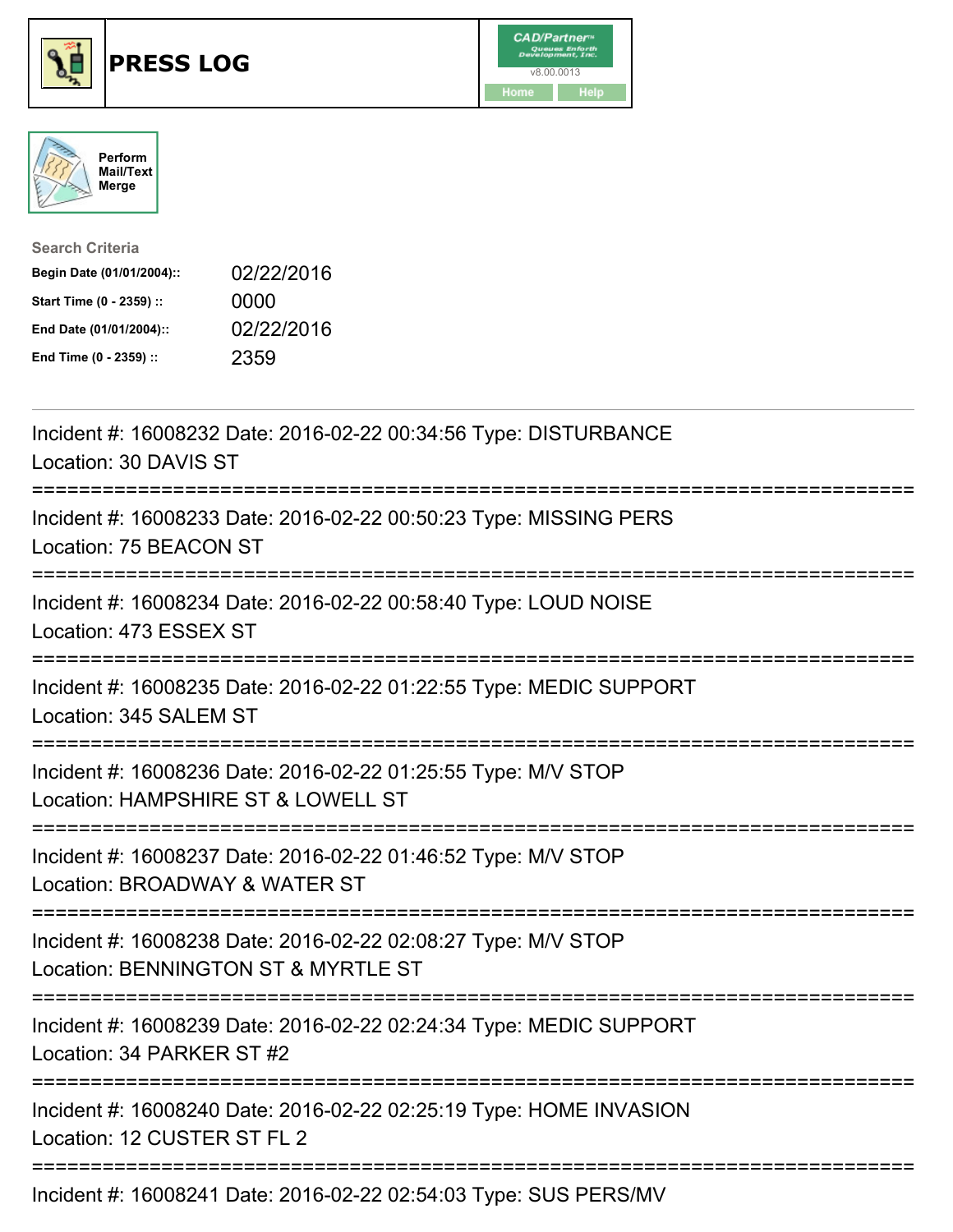| Location: NESC FEDERAL CREDIT UNION / 14 AMESBURY ST<br>===========================                                           |
|-------------------------------------------------------------------------------------------------------------------------------|
| Incident #: 16008242 Date: 2016-02-22 03:15:50 Type: M/V STOP<br>Location: HAMPSHIRE ST & METHUEN ST                          |
| Incident #: 16008243 Date: 2016-02-22 03:21:54 Type: UNWANTEDGUEST<br>Location: 360 BROADWAY                                  |
| Incident #: 16008244 Date: 2016-02-22 03:22:18 Type: M/V STOP<br>Location: BROADWAY & HAVERHILL ST<br>:====================== |
| Incident #: 16008245 Date: 2016-02-22 03:29:06 Type: M/V STOP<br>Location: INMAN ST & S BROADWAY                              |
| Incident #: 16008246 Date: 2016-02-22 03:42:59 Type: LOUD NOISE<br>Location: 164 SPRUCE ST                                    |
| Incident #: 16008247 Date: 2016-02-22 03:52:30 Type: ALARMS<br>Location: TARBOX SCHOOL / 59 ALDER ST                          |
| Incident #: 16008248 Date: 2016-02-22 04:37:24 Type: GUN CALL<br>Location: 425 HIGH ST                                        |
| Incident #: 16008249 Date: 2016-02-22 05:54:05 Type: STOL/MV/PAS<br>Location: 17 CAMELLA TEOLI WY                             |
| Incident #: 16008250 Date: 2016-02-22 05:54:12 Type: MEDIC SUPPORT<br>Location: DUNKIN DONUTS / 99 WINTHROP AV                |
| Incident #: 16008251 Date: 2016-02-22 05:59:18 Type: ALARMS<br>Location: ESTRELLA MARKET / 155 ARLINGTON ST                   |
| Incident #: 16008252 Date: 2016-02-22 06:02:40 Type: ALARMS<br>Location: ARLINGTON SCHOOL / 150 ARLINGTON ST                  |
| Incident #: 16008253 Date: 2016-02-22 06:23:47 Type: M/V STOP<br>Location: MAMPSHIRE & LOWELL                                 |
| Incident #: 16008254 Date: 2016-02-22 06:43:35 Type: ALARM/BURG<br>Location: NORTHEAST REHAB / 354 MERRIMACK ST               |
| Incident #: 16008255 Date: 2016-02-22 06:55:17 Type: AUTO ACC/NO PI                                                           |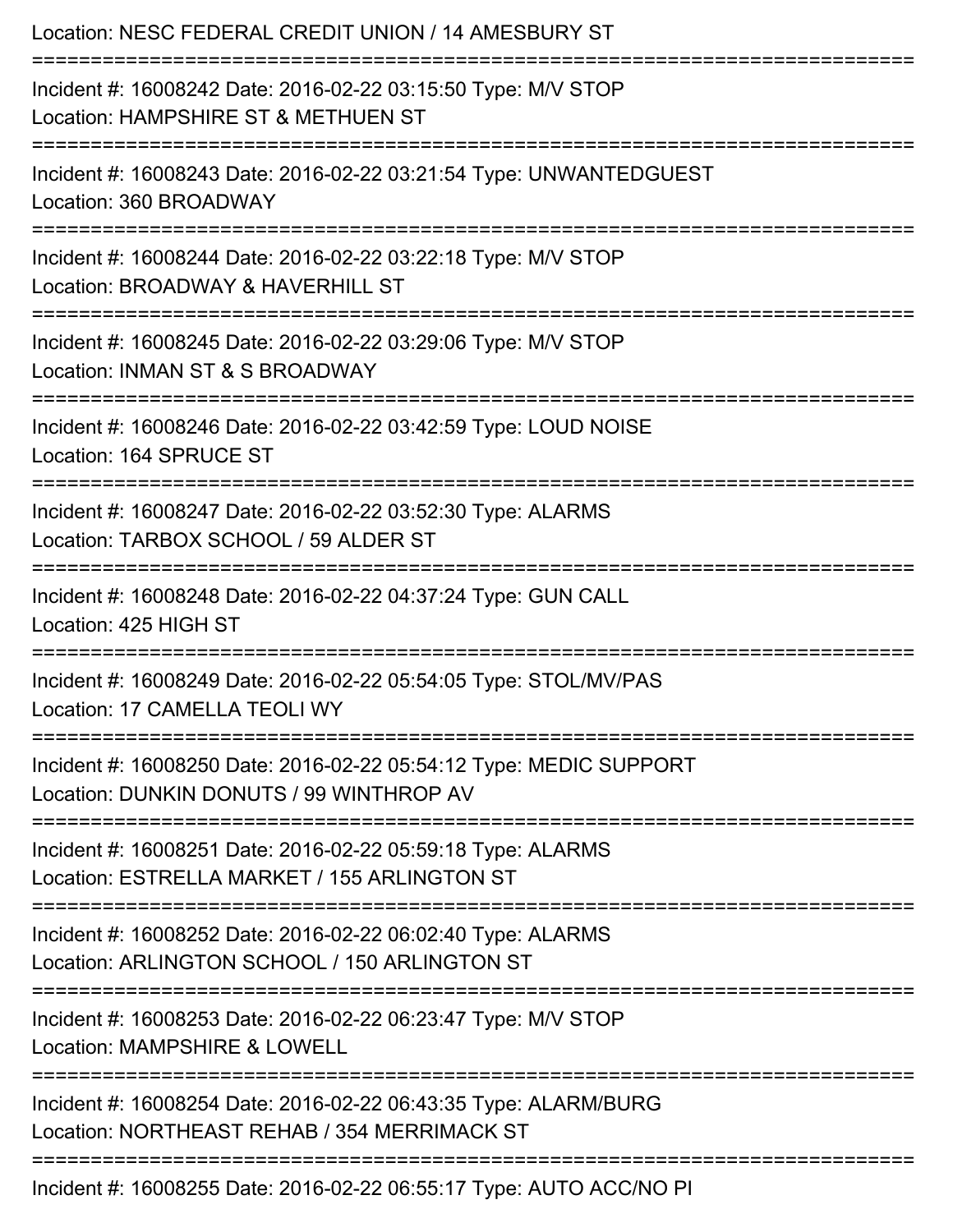| Incident #: 16008256 Date: 2016-02-22 07:00:04 Type: PARK & WALK<br>Location: BROADWAY                                 |
|------------------------------------------------------------------------------------------------------------------------|
| Incident #: 16008258 Date: 2016-02-22 07:01:46 Type: TRANSPORT<br>Location: 2 APPLETON ST                              |
| Incident #: 16008259 Date: 2016-02-22 07:07:59 Type: MAL DAMAGE<br>Location: 46 VINE ST                                |
| Incident #: 16008260 Date: 2016-02-22 07:08:38 Type: MEDIC SUPPORT<br>Location: 233 JACKSON ST #1                      |
| Incident #: 16008261 Date: 2016-02-22 07:34:16 Type: GENERAL SERV<br><b>Location: 8 LEXINGTON ST</b>                   |
| Incident #: 16008262 Date: 2016-02-22 07:59:17 Type: MV/BLOCKING<br>Location: 267 PROSPECT ST                          |
| Incident #: 16008263 Date: 2016-02-22 08:16:16 Type: CLOSE STREET<br>Location: FULTON ST & HAVERHILL ST                |
| Incident #: 16008264 Date: 2016-02-22 08:17:49 Type: CLOSE STREET<br>Location: SUMMER ST & UNION ST                    |
| Incident #: 16008265 Date: 2016-02-22 08:22:43 Type: MEDIC SUPPORT<br>Location: 13 JORDAN ST #1                        |
| Incident #: 16008266 Date: 2016-02-22 08:52:05 Type: ALARMS<br>Location: GREATER LAWRENCE CAC ADMIN / 305-309 ESSEX ST |
| Incident #: 16008267 Date: 2016-02-22 08:59:28 Type: ALARMS<br>Location: 473 ESSEX ST                                  |
| Incident #: 16008268 Date: 2016-02-22 09:00:21 Type: NOTIFICATION<br>Location: 5 JACKSON ST                            |
| Incident #: 16008269 Date: 2016-02-22 09:13:00 Type: MAL DAMAGE<br>Location: PERROTTA'S SUPER DRUG / 292 PROSPECT ST   |
| Incident #: 16008270 Date: 2016-02-22 09:16:57 Type: RECOV/STOL/MV                                                     |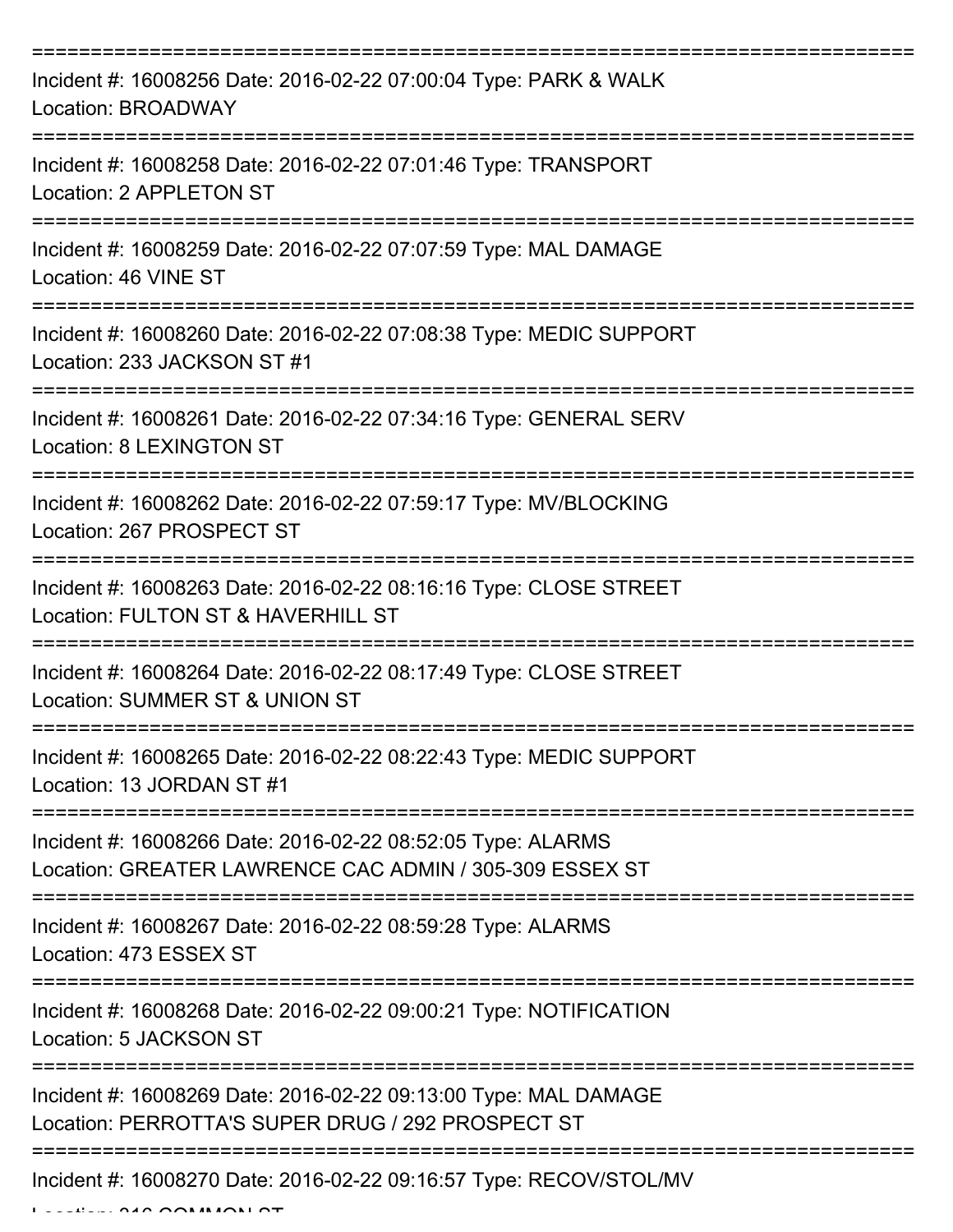| Incident #: 16008271 Date: 2016-02-22 09:29:42 Type: TOW OF M/V<br>Location: AMESBURY ST & METHUEN ST                |
|----------------------------------------------------------------------------------------------------------------------|
| Incident #: 16008272 Date: 2016-02-22 09:33:06 Type: DOMESTIC/PROG<br>Location: 197 MT VERNON ST                     |
| Incident #: 16008273 Date: 2016-02-22 09:37:34 Type: GENERAL SERV<br><b>Location: 5 ARLINGTON TER</b>                |
| Incident #: 16008274 Date: 2016-02-22 09:41:00 Type: ALARM/BURG<br>Location: SUPER LIQUORS / 35 S BROADWAY           |
| Incident #: 16008275 Date: 2016-02-22 09:43:23 Type: M/V STOP<br>Location: 205 BROADWAY                              |
| ======================<br>Incident #: 16008276 Date: 2016-02-22 09:46:06 Type: 209A/SERVE<br>Location: 6 HOME ST     |
| Incident #: 16008277 Date: 2016-02-22 09:46:59 Type: MEDIC SUPPORT<br>Location: 25 PHILLIPS ST                       |
| Incident #: 16008278 Date: 2016-02-22 09:53:12 Type: 209A/SERVE<br>Location: 140 JACKSON ST                          |
| Incident #: 16008279 Date: 2016-02-22 09:56:19 Type: CK WELL BEING<br>Location: 68 EASTON ST #1                      |
| Incident #: 16008283 Date: 2016-02-22 10:00:47 Type: FRAUD<br>Location: 66 FERRY ST                                  |
| Incident #: 16008280 Date: 2016-02-22 10:03:17 Type: INVESTIGATION<br>Location: 68 EASTON ST                         |
| Incident #: 16008281 Date: 2016-02-22 10:05:57 Type: 209A/SERVE<br>Location: 304 AMES ST                             |
| Incident #: 16008282 Date: 2016-02-22 10:07:29 Type: ALARM/HOLD<br>Location: COMMUNITY ACTION COUNCIL / 305 ESSEX ST |
| Incident #: 16008284 Date: 2016-02-22 10:09:59 Type: M/V STOP                                                        |

Location: BDOADWAV & COMMADNI CT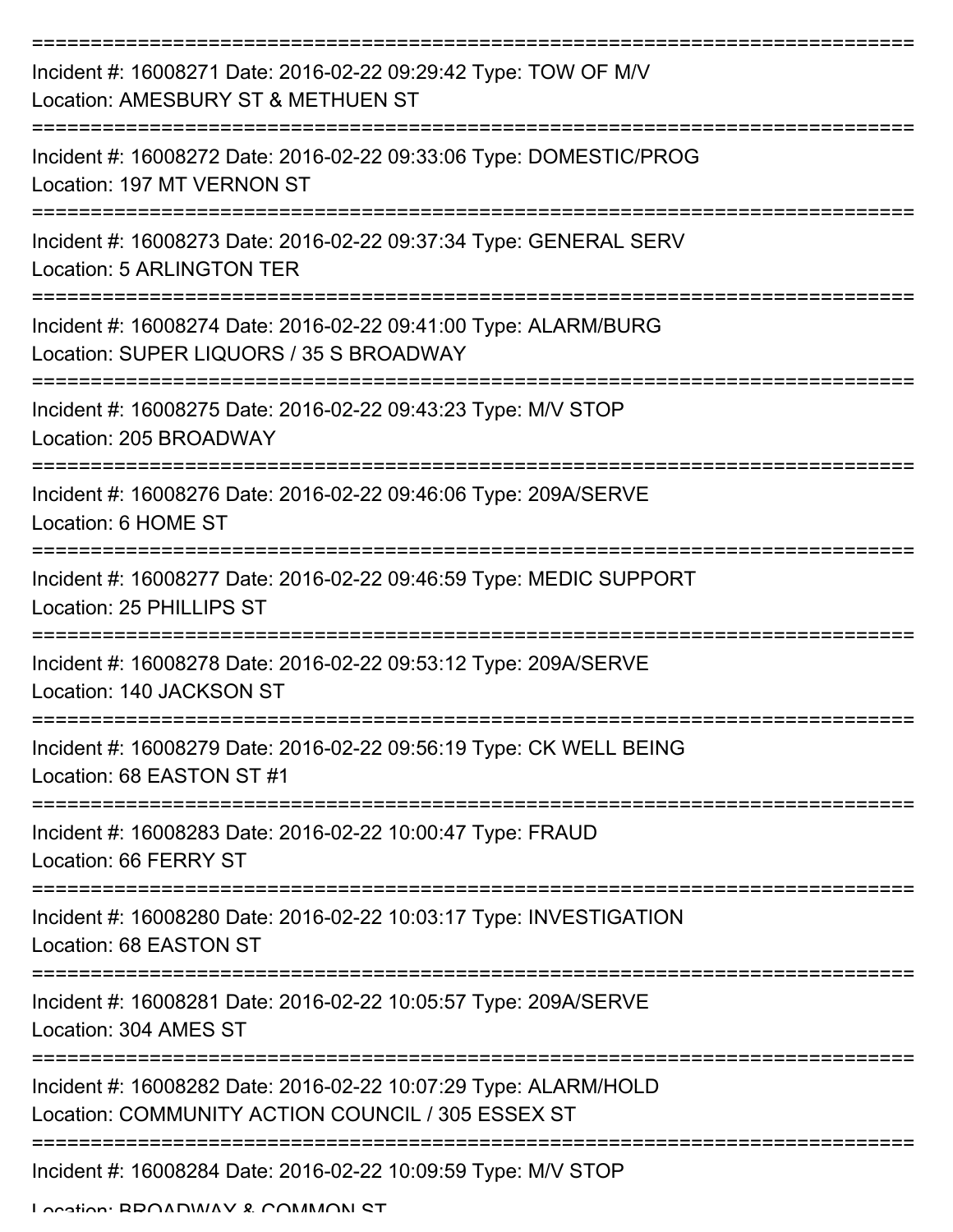| Incident #: 16008285 Date: 2016-02-22 10:16:04 Type: 209A/SERVE<br>Location: 12 FLORENCE AVE                         |
|----------------------------------------------------------------------------------------------------------------------|
| Incident #: 16008286 Date: 2016-02-22 10:23:06 Type: M/V STOP<br>Location: SOUTH UNION & BOXFORD                     |
| Incident #: 16008287 Date: 2016-02-22 10:30:05 Type: M/V STOP<br>Location: MARKET ST & PARKER ST                     |
| Incident #: 16008288 Date: 2016-02-22 10:33:37 Type: INVESTIGATION<br><b>Location: MARSTON ST</b>                    |
| Incident #: 16008289 Date: 2016-02-22 10:38:29 Type: M/V STOP<br>Location: LOWELL & AMES                             |
| Incident #: 16008290 Date: 2016-02-22 10:39:38 Type: M/V STOP<br>Location: 700 ESSEX ST                              |
| =================<br>Incident #: 16008291 Date: 2016-02-22 10:44:50 Type: M/V STOP<br>Location: 28 HANCOCK ST        |
| Incident #: 16008292 Date: 2016-02-22 10:52:14 Type: M/V STOP<br><b>Location: MELROSE ST</b>                         |
| Incident #: 16008293 Date: 2016-02-22 10:53:16 Type: M/V STOP<br>Location: 282 BROADWAY                              |
| Incident #: 16008294 Date: 2016-02-22 10:54:42 Type: M/V STOP<br>Location: 491 ESSEX ST                              |
| Incident #: 16008295 Date: 2016-02-22 10:57:31 Type: M/V STOP<br>Location: ESSEX ST & HAMPSHIRE ST                   |
| Incident #: 16008296 Date: 2016-02-22 11:00:15 Type: M/V STOP<br>Location: MARGIN & MELROSE                          |
| Incident #: 16008297 Date: 2016-02-22 11:03:42 Type: ALARM/HOLD<br>Location: COMMUNITY ACTION COUNCIL / 305 ESSEX ST |
| Incident #: 16008299 Date: 2016-02-22 11:05:33 Type: MAL DAMAGE<br>Location: 56 FLORAL ST                            |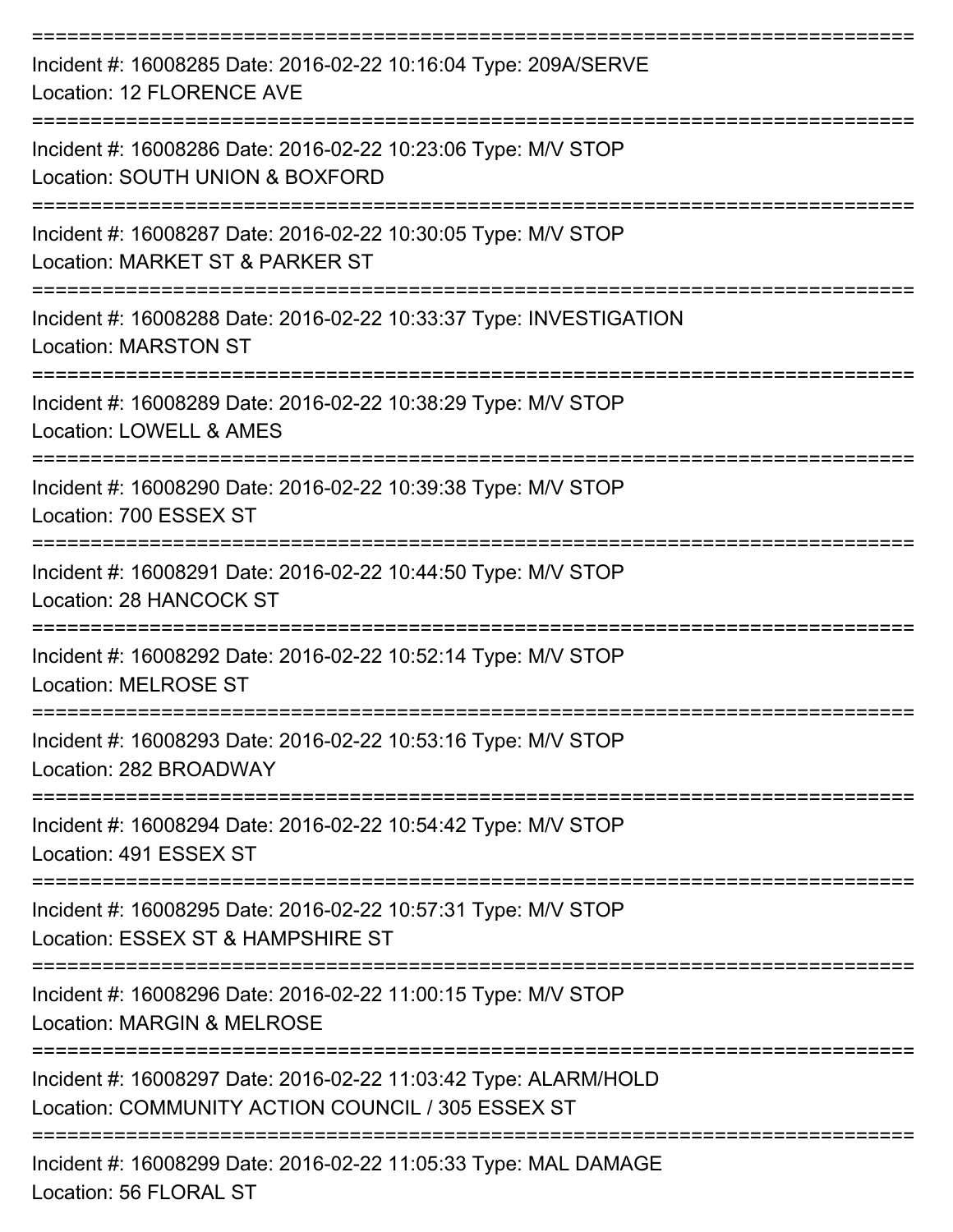| Incident #: 16008298 Date: 2016-02-22 11:06:09 Type: M/V STOP<br>Location: ELM ST & WHITE ST                                         |
|--------------------------------------------------------------------------------------------------------------------------------------|
| Incident #: 16008300 Date: 2016-02-22 11:06:54 Type: INVEST CONT<br>Location: 141 AMESBURY ST #207                                   |
| -------------------<br>Incident #: 16008301 Date: 2016-02-22 11:12:37 Type: M/V STOP<br>Location: 360 MERRIMACK ST                   |
| Incident #: 16008302 Date: 2016-02-22 11:13:20 Type: INVESTIGATION<br>Location: 90 LOWELL ST                                         |
| Incident #: 16008303 Date: 2016-02-22 11:21:03 Type: M/V STOP<br>Location: TACO BELL / 79 WINTHROP AV                                |
| Incident #: 16008304 Date: 2016-02-22 11:23:35 Type: SPECIAL CHECK<br>Location: 50 BROADWAY                                          |
| Incident #: 16008305 Date: 2016-02-22 11:23:59 Type: ALARM/BURG<br>Location: DE CARMEN SALON / 473 ESSEX ST                          |
| Incident #: 16008306 Date: 2016-02-22 11:28:32 Type: MEDIC SUPPORT<br><b>Location: 7 LISA LN</b>                                     |
| Incident #: 16008308 Date: 2016-02-22 11:31:35 Type: MEDIC SUPPORT<br>Location: DAISY ST & HOLLY ST                                  |
| Incident #: 16008307 Date: 2016-02-22 11:33:25 Type: PARK & WALK<br>Location: BRADFORD ST & BROADWAY                                 |
| Incident #: 16008309 Date: 2016-02-22 11:34:35 Type: SUS PERS/MV<br><b>Location: LOWELL ST</b>                                       |
| Incident #: 16008310 Date: 2016-02-22 11:46:28 Type: M/V STOP<br>Location: LEE CHEN RESTARAUNT / 230 WINTHROP AV                     |
| Incident #: 16008311 Date: 2016-02-22 12:00:25 Type: M/V STOP<br>Location: BRADFORD ST & FRANKLIN ST                                 |
| ===============================<br>Incident #: 16008312 Date: 2016-02-22 12:05:30 Type: M/V STOP<br>Location: ANDOVER ST & PARKER ST |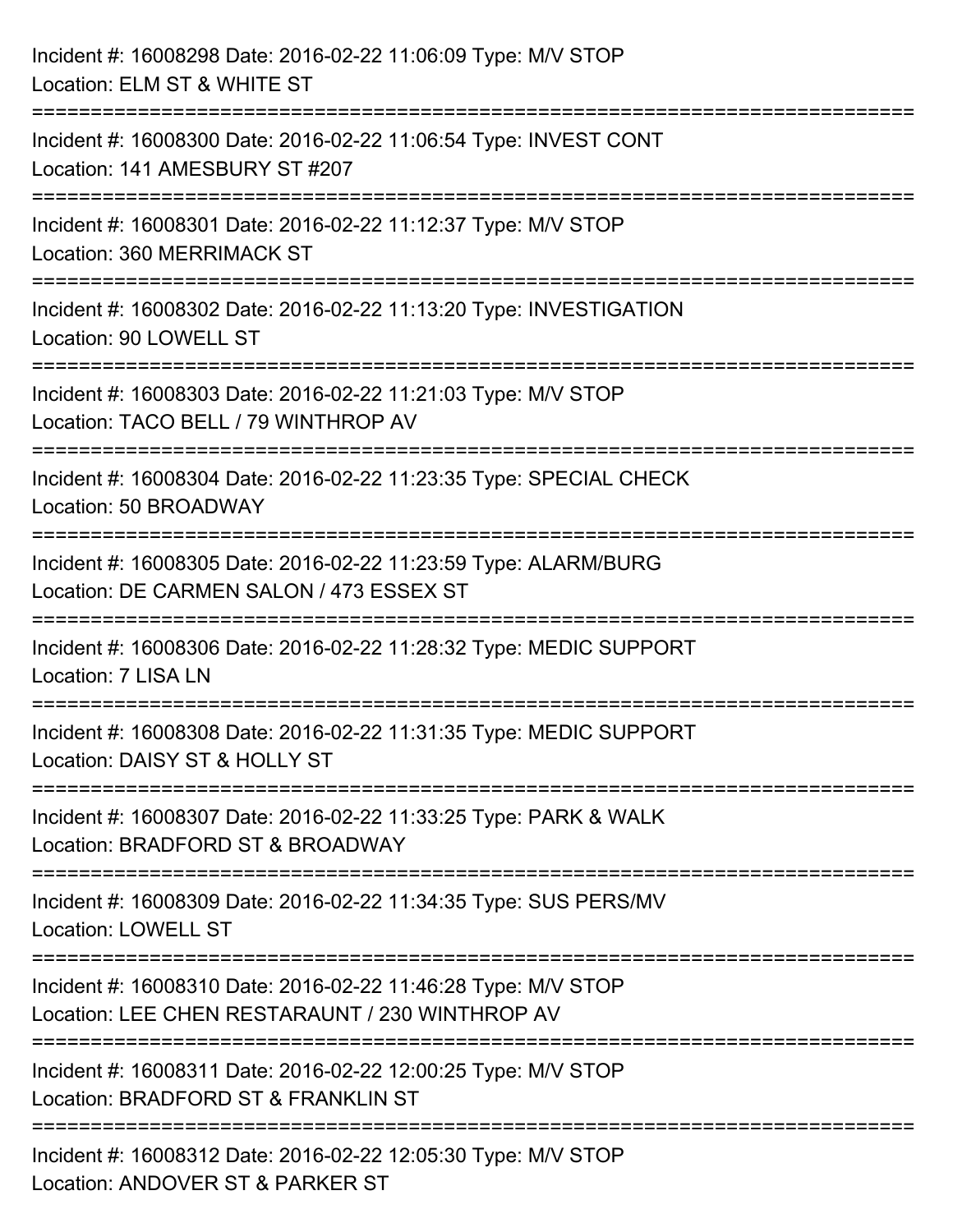| Incident #: 16008313 Date: 2016-02-22 12:12:43 Type: M/V STOP<br>Location: BROADWAY & TREMONT                                                                                     |
|-----------------------------------------------------------------------------------------------------------------------------------------------------------------------------------|
| Incident #: 16008314 Date: 2016-02-22 12:17:53 Type: B&E/MV/PAST<br>Location: 81 E HAVERHILL ST                                                                                   |
| Incident #: 16008315 Date: 2016-02-22 12:19:49 Type: M/V STOP<br>Location: AMESBURY ST & HAVERHILL ST<br>=====================================<br>=============================== |
| Incident #: 16008316 Date: 2016-02-22 12:20:01 Type: MEDIC SUPPORT<br>Location: 180 PROSPECT ST FL 1                                                                              |
| Incident #: 16008317 Date: 2016-02-22 12:25:06 Type: KEEP PEACE<br>Location: 316 ESSEX ST FL 6TH                                                                                  |
| Incident #: 16008318 Date: 2016-02-22 12:26:55 Type: M/V STOP<br>Location: BROADWAY & CONCORD ST                                                                                  |
| Incident #: 16008320 Date: 2016-02-22 12:46:37 Type: STOL/MV/PAS<br>Location: SARATOGA ST & STEARNS AV                                                                            |
| Incident #: 16008319 Date: 2016-02-22 12:46:43 Type: COURT DOC SERVE<br>Location: 71 CENTRE ST                                                                                    |
| Incident #: 16008321 Date: 2016-02-22 12:50:49 Type: 911 HANG UP<br>Location: DISCOUNT LIQUORS / 103 BROADWAY                                                                     |
| Incident #: 16008322 Date: 2016-02-22 12:51:46 Type: COURT DOC SERVE<br>Location: 34 WASHINGTON ST                                                                                |
| Incident #: 16008323 Date: 2016-02-22 13:00:00 Type: 209A/SERVE<br><b>Location: 2 CURRIER ST</b>                                                                                  |
| Incident #: 16008325 Date: 2016-02-22 13:01:31 Type: MAL DAMAGE<br><b>Location: 87 SUMMER ST</b>                                                                                  |
| Incident #: 16008324 Date: 2016-02-22 13:03:36 Type: HIT & RUN M/V<br>Location: 80 BODWELL ST                                                                                     |
| Incident #: 16008326 Date: 2016-02-22 13:06:30 Type: THREATS/PROG<br>Location: 12 WINTHROP AV FL 1                                                                                |

===========================================================================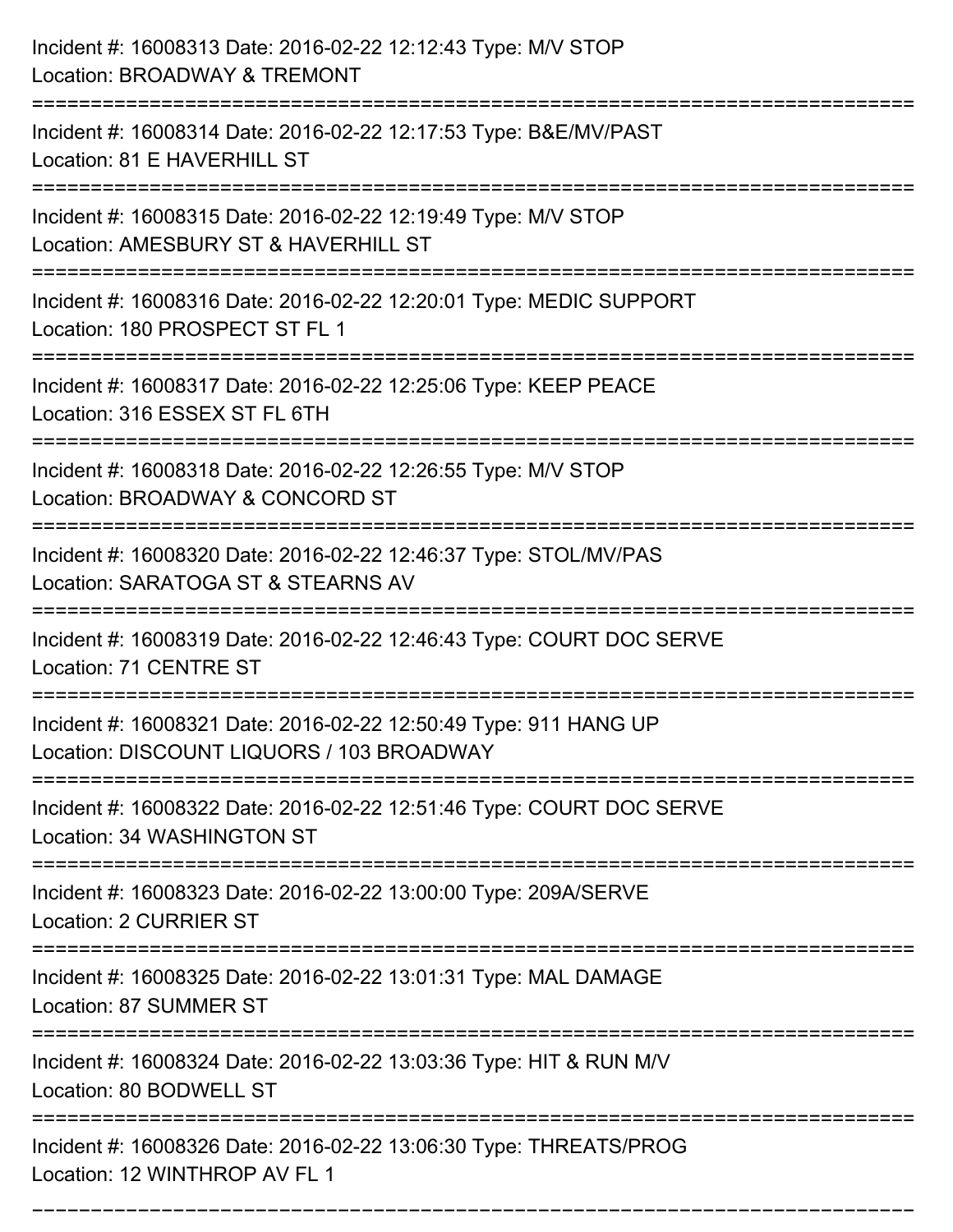| Incident #: 16008327 Date: 2016-02-22 13:08:09 Type: 209A/SERVE<br>Location: 67 AVON ST                                                                        |
|----------------------------------------------------------------------------------------------------------------------------------------------------------------|
| Incident #: 16008328 Date: 2016-02-22 13:19:06 Type: COURT DOC SERVE<br>Location: 10 HIGHGATE ST                                                               |
| Incident #: 16008329 Date: 2016-02-22 13:22:39 Type: M/V STOP<br>Location: 30 NEWBURY ST                                                                       |
| Incident #: 16008330 Date: 2016-02-22 13:25:18 Type: HIT & RUN M/V<br>Location: 263 WATER ST                                                                   |
| Incident #: 16008331 Date: 2016-02-22 13:33:41 Type: CK WELL BEING<br>Location: 207 CRAWFORD ST #8<br>:=============================<br>====================== |
| Incident #: 16008332 Date: 2016-02-22 13:36:16 Type: M/V STOP<br>Location: BROADWAY & LOWELL ST                                                                |
| Incident #: 16008333 Date: 2016-02-22 13:47:09 Type: KEEP PEACE<br>Location: 316 ESSEX ST<br>===================                                               |
| Incident #: 16008334 Date: 2016-02-22 13:49:26 Type: BOMB SCARE<br>Location: 70 N PARISH RD                                                                    |
| Incident #: 16008335 Date: 2016-02-22 13:58:24 Type: M/V STOP<br>Location: 627 HAVERHILL ST                                                                    |
| ====================<br>Incident #: 16008336 Date: 2016-02-22 14:04:54 Type: FRAUD<br>Location: 21 PLEASANT ST                                                 |
| Incident #: 16008337 Date: 2016-02-22 14:23:26 Type: M/V STOP<br>Location: 114 HAVERHILL ST                                                                    |
| Incident #: 16008338 Date: 2016-02-22 14:26:39 Type: SUS PERS/MV<br>Location: 5 S UNION ST                                                                     |
| Incident #: 16008339 Date: 2016-02-22 14:29:31 Type: MEDIC SUPPORT<br>Location: 2 MUSEUM SQ FL 10                                                              |
| -------------<br>Incident #: 16008340 Date: 2016-02-22 14:31:14 Type: LOUD NOISE<br>Location: STEVENS CT & STORROW ST                                          |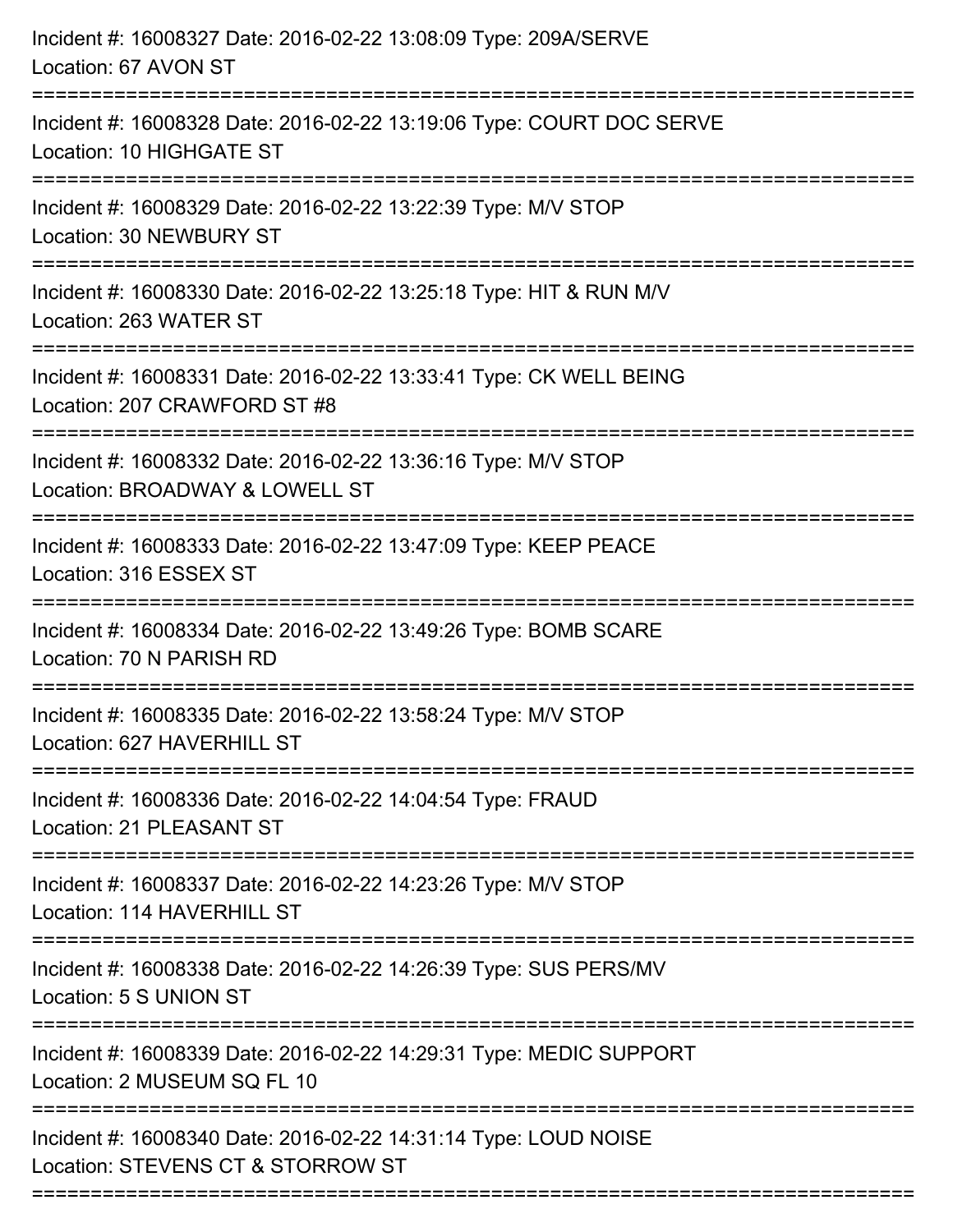Location: 203 HAVERHILL ST

| Incident #: 16008341 Date: 2016-02-22 14:34:49 Type: WARRANT SERVE<br>Location: 114 E HAVERHILL ST                         |
|----------------------------------------------------------------------------------------------------------------------------|
| Incident #: 16008343 Date: 2016-02-22 14:37:41 Type: SUS PERS/MV<br>Location: LOWELL & OXFORD                              |
| Incident #: 16008344 Date: 2016-02-22 14:46:26 Type: AUTO ACC/NO PI<br>Location: LEBANON ST & WHITE ST                     |
| Incident #: 16008345 Date: 2016-02-22 14:53:35 Type: M/V STOP<br>Location: S BROADWAY & SALEM ST                           |
| Incident #: 16008346 Date: 2016-02-22 14:55:49 Type: AUTO ACC/NO PI<br>Location: 280 HAVERHILL ST                          |
| Incident #: 16008347 Date: 2016-02-22 15:07:53 Type: AUTO ACC/PED<br>Location: 137 LAWRENCE ST                             |
| Incident #: 16008348 Date: 2016-02-22 15:13:49 Type: MEDIC SUPPORT<br>Location: COMMUNITY DENTIST DR. LEWIS / 420 ESSEX ST |
| Incident #: 16008349 Date: 2016-02-22 15:18:18 Type: B&E/PAST<br>Location: 101 S BOWDOIN ST                                |
| :================<br>Incident #: 16008350 Date: 2016-02-22 15:28:37 Type: SUS PERS/MV<br>Location: HAVERHILL ST & ROYAL ST |
| Incident #: 16008351 Date: 2016-02-22 15:36:25 Type: HIT & RUN M/V<br>Location: 90 BEACON ST                               |
| Incident #: 16008352 Date: 2016-02-22 15:42:56 Type: M/V STOP<br>Location: BRADFORD ST & BROADWAY                          |
| Incident #: 16008353 Date: 2016-02-22 15:46:32 Type: M/V STOP<br>Location: 778 ESSEX ST                                    |
| Incident #: 16008354 Date: 2016-02-22 15:52:41 Type: M/V STOP<br>Location: 218 BROADWAY                                    |
|                                                                                                                            |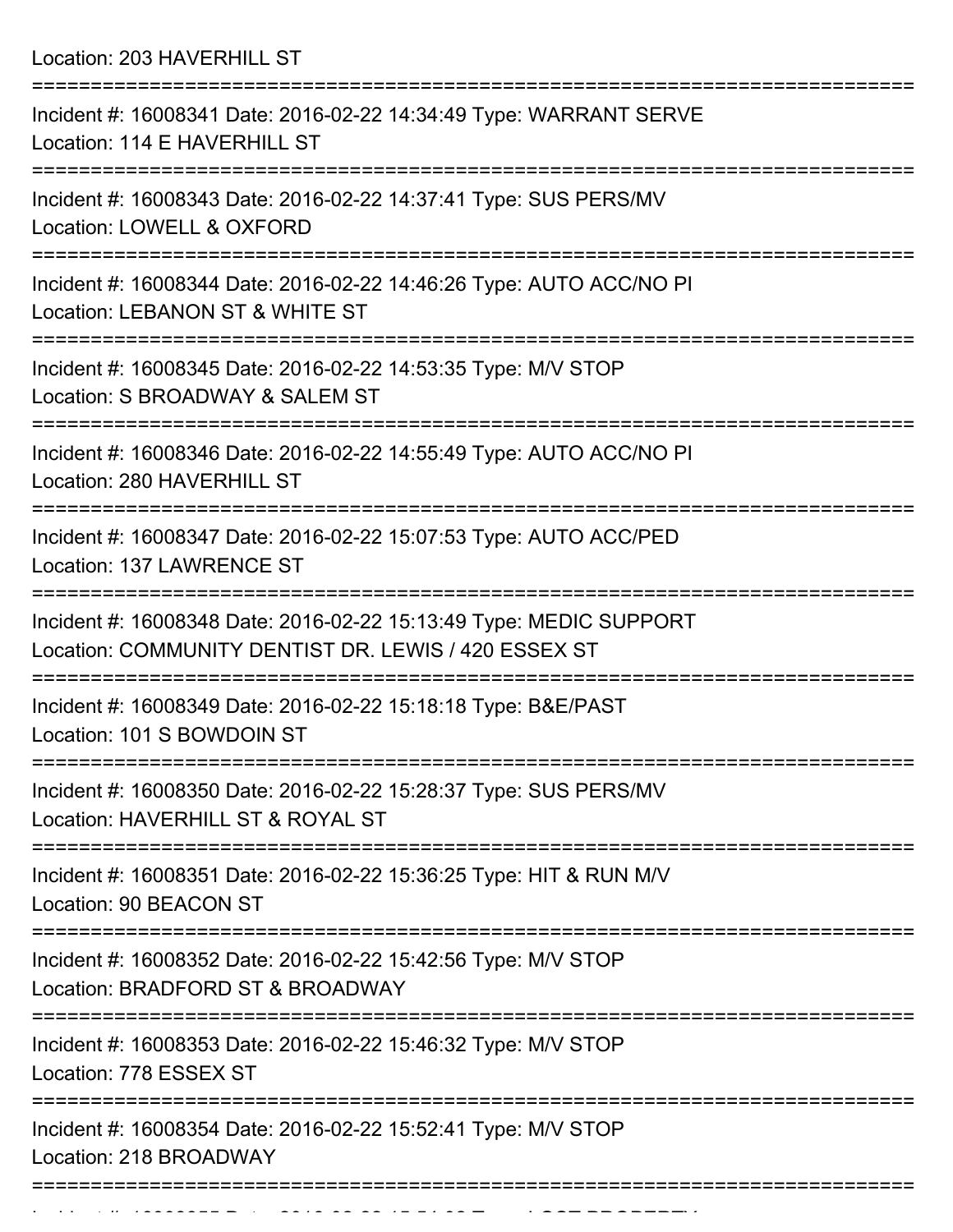Location: ESSEX ST & LAWRENCE ST =========================================================================== Incident #: 16008357 Date: 2016-02-22 16:14:00 Type: INVESTIGATION Location: 75 NEWTON ST =========================================================================== Incident #: 16008356 Date: 2016-02-22 16:16:18 Type: DISTURBANCE Location: 288 PROSPECT ST FL 1 =========================================================================== Incident #: 16008358 Date: 2016-02-22 16:31:45 Type: 209A/VIOLATION Location: 6 HOME ST =========================================================================== Incident #: 16008359 Date: 2016-02-22 16:32:28 Type: ABAND MV Location: 50 E LAUREL ST =========================================================================== Incident #: 16008360 Date: 2016-02-22 16:38:57 Type: DRUG VIO Location: 237 ERVING AV =========================================================================== Incident #: 16008361 Date: 2016-02-22 16:44:44 Type: UNWANTEDGUEST Location: 129 WATER ST =========================================================================== Incident #: 16008362 Date: 2016-02-22 16:47:56 Type: FIGHT Location: BRADFORD ST & FRANKLIN ST =========================================================================== Incident #: 16008363 Date: 2016-02-22 16:52:36 Type: A&B PAST Location: 12 CANTERBURY ST =========================================================================== Incident #: 16008364 Date: 2016-02-22 17:29:34 Type: 209A/SERVE Location: 13 KNOX ST =========================================================================== Incident #: 16008365 Date: 2016-02-22 17:36:20 Type: MEDIC SUPPORT Location: 48 ABBOTT ST FL 1 =========================================================================== Incident #: 16008366 Date: 2016-02-22 17:39:40 Type: M/V STOP Location: BROADWAY & LOWELL ST =========================================================================== Incident #: 16008367 Date: 2016-02-22 17:46:42 Type: A&B PAST Location: LAWRENCE GENERAL HOSPITAL / 1 GENERAL ST =========================================================================== Incident #: 16008368 Date: 2016-02-22 17:54:24 Type: SUS PERS/MV Location: 388 HAMPSHIRE ST

===========================================================================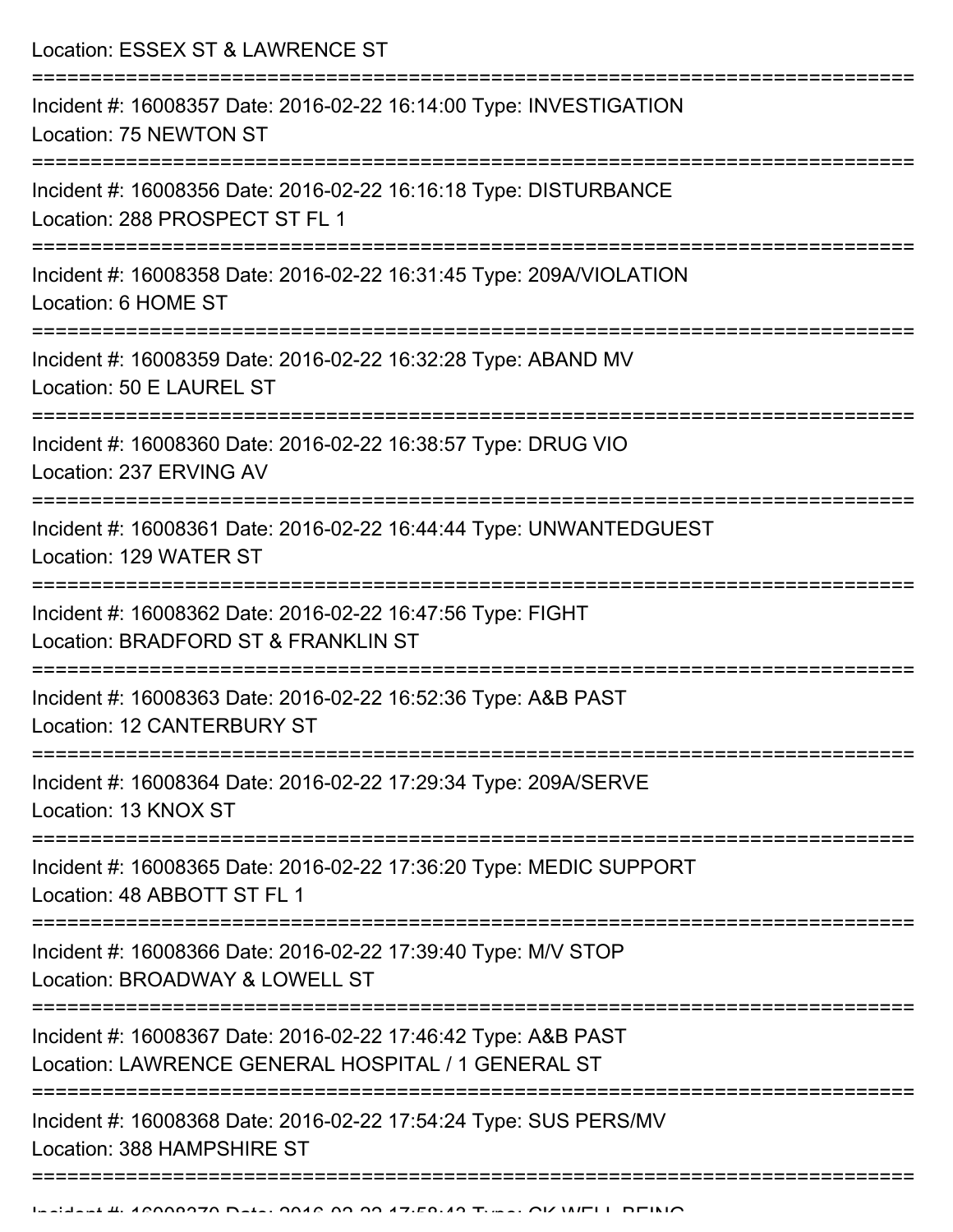Location: 51 STEARNS AV

| Incident #: 16008369 Date: 2016-02-22 18:01:21 Type: SUS PERS/MV<br>Location: BROADWAY & CONCORD ST                 |
|---------------------------------------------------------------------------------------------------------------------|
| Incident #: 16008371 Date: 2016-02-22 18:05:51 Type: MEDIC SUPPORT<br>Location: 15 UNION ST                         |
| Incident #: 16008372 Date: 2016-02-22 18:07:29 Type: M/V STOP<br>Location: ARLINGTON ST & BROADWAY                  |
| Incident #: 16008374 Date: 2016-02-22 18:08:11 Type: GUN CALL<br>Location: 269 S UNION ST                           |
| Incident #: 16008373 Date: 2016-02-22 18:08:36 Type: NOTIFICATION<br>Location: 16 ARCHER ST                         |
| Incident #: 16008375 Date: 2016-02-22 18:18:59 Type: ALARM/BURG<br>Location: B & D ADVANCED WHSE / 201 MERRIMACK ST |
| Incident #: 16008376 Date: 2016-02-22 18:21:53 Type: M/V STOP<br>Location: FOREST ST & HAVERHILL ST                 |
| Incident #: 16008377 Date: 2016-02-22 18:36:34 Type: M/V STOP<br>Location: ERVING AV & LAWRENCE ST                  |
| Incident #: 16008378 Date: 2016-02-22 18:42:20 Type: M/V STOP<br>Location: AVON ST & E HAVERHILL ST                 |
| Incident #: 16008379 Date: 2016-02-22 18:46:17 Type: SHOPLIFTING<br>Location: 205 BROADWAY                          |
| Incident #: 16008380 Date: 2016-02-22 18:55:13 Type: M/V STOP<br>Location: 39 BELLEVUE ST                           |
| Incident #: 16008381 Date: 2016-02-22 19:00:33 Type: M/V STOP<br>Location: BRADFORD ST & BROADWAY                   |
| Incident #: 16008382 Date: 2016-02-22 19:01:40 Type: MEDIC SUPPORT<br>Location: 113 RIVER POINTE WY #6311           |
|                                                                                                                     |

Incident #: 16008384 Date: 2016-02-22 19:04:14 Type: UNWANTEDGUEST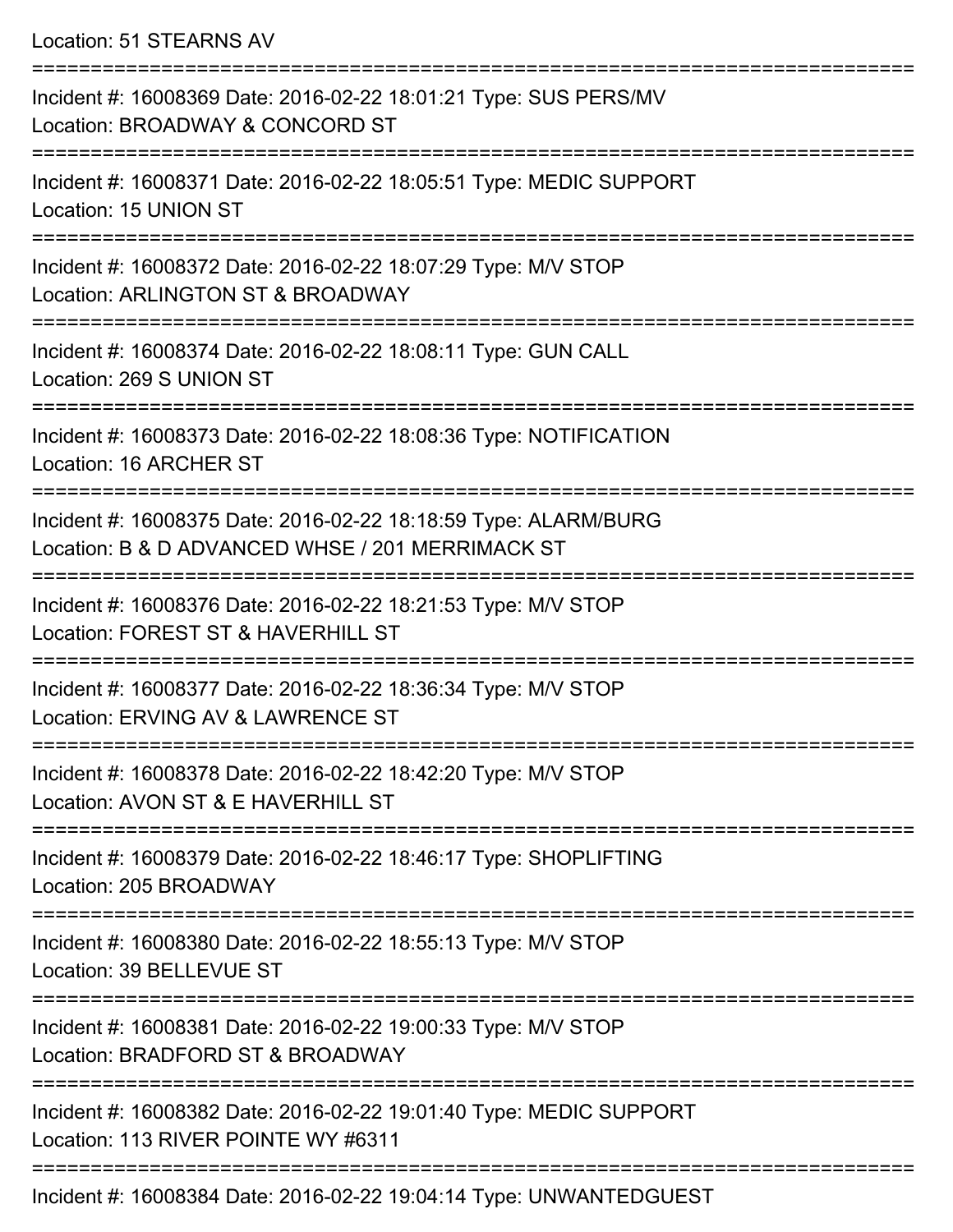| Incident #: 16008383 Date: 2016-02-22 19:04:17 Type: M/V STOP<br>Location: 428 ESSEX ST                     |
|-------------------------------------------------------------------------------------------------------------|
| Incident #: 16008385 Date: 2016-02-22 19:10:43 Type: M/V STOP<br>Location: 135 BROADWAY                     |
| Incident #: 16008386 Date: 2016-02-22 19:28:49 Type: M/V STOP<br>Location: CANAL ST & UNION ST              |
| Incident #: 16008387 Date: 2016-02-22 19:33:05 Type: GENERAL SERV<br>Location: 51 JUNIPER ST                |
| Incident #: 16008388 Date: 2016-02-22 19:43:56 Type: ALARM/BURG<br>Location: PAYLESS / 700 ESSEX ST         |
| Incident #: 16008389 Date: 2016-02-22 19:47:12 Type: M/V STOP<br>Location: 394 ESSEX ST                     |
| Incident #: 16008390 Date: 2016-02-22 19:52:53 Type: ALARM/HOLD<br>Location: REYES RESD. / 29 HIGHLAWN AV   |
| Incident #: 16008391 Date: 2016-02-22 19:56:55 Type: MEDIC SUPPORT<br>Location: 31 WOODLAND ST #A FL 3      |
| Incident #: 16008392 Date: 2016-02-22 20:00:54 Type: M/V STOP<br>Location: 428 S BROADWAY                   |
| Incident #: 16008393 Date: 2016-02-22 20:08:19 Type: M/V STOP<br>Location: 35 S BROADWAY                    |
| Incident #: 16008394 Date: 2016-02-22 20:13:03 Type: LOST PROPERTY<br>Location: 90 LOWELL ST                |
| Incident #: 16008395 Date: 2016-02-22 20:14:51 Type: UNWANTEDGUEST<br>Location: SMOKE PALACE / 205 BROADWAY |
| Incident #: 16008396 Date: 2016-02-22 20:27:11 Type: SUS PERS/MV<br>Location: MIDLAND ST & COLBY            |
| Incident #: 16008397 Date: 2016-02-22 20:28:38 Type: TOW OF M/V                                             |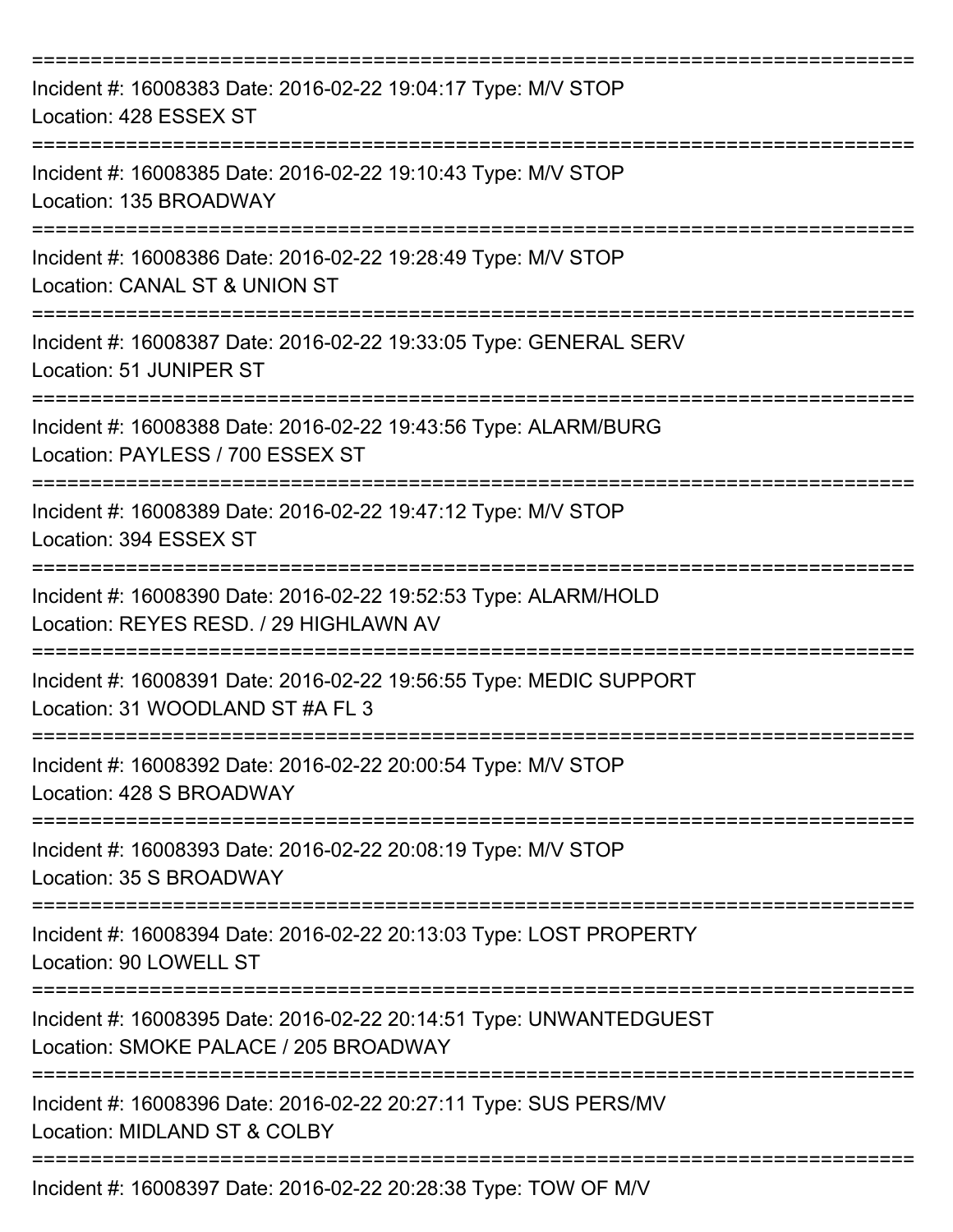| Incident #: 16008399 Date: 2016-02-22 20:30:29 Type: MEDIC SUPPORT<br>Location: 146 FARNHAM ST #1 FL BACK                            |
|--------------------------------------------------------------------------------------------------------------------------------------|
| Incident #: 16008398 Date: 2016-02-22 20:31:32 Type: M/V STOP<br>Location: HAVERHILL ST & LAWRENCE ST                                |
| Incident #: 16008400 Date: 2016-02-22 20:43:40 Type: MEDIC SUPPORT<br>Location: 233 JACKSON ST #1                                    |
| Incident #: 16008401 Date: 2016-02-22 20:44:15 Type: TRESPASSING<br>Location: 52 MYRTLE ST #1                                        |
| Incident #: 16008402 Date: 2016-02-22 20:54:33 Type: ALARM/BURG<br>Location: COMM NISSAN / 1 COMMONWEALTH DR<br>==================== |
| Incident #: 16008403 Date: 2016-02-22 20:57:10 Type: GENERAL SERV<br><b>Location: GENERAL ST</b>                                     |
| Incident #: 16008404 Date: 2016-02-22 21:02:29 Type: GENERAL SERV<br>Location: 135 MARSTON ST                                        |
| Incident #: 16008405 Date: 2016-02-22 21:16:16 Type: MAL DAMAGE<br>Location: 25 BEVEL ST                                             |
| Incident #: 16008406 Date: 2016-02-22 21:20:53 Type: M/V STOP<br>Location: 95 MARKET ST                                              |
| Incident #: 16008407 Date: 2016-02-22 21:30:10 Type: M/V STOP<br>Location: 99 HAMPSHIRE ST                                           |
| Incident #: 16008408 Date: 2016-02-22 21:30:30 Type: GUN CALL<br>Location: 9 TREMONT ST                                              |
| Incident #: 16008409 Date: 2016-02-22 21:39:16 Type: M/V STOP<br>Location: 182 MT VERNON ST                                          |
| Incident #: 16008410 Date: 2016-02-22 21:44:13 Type: M/V STOP<br>Location: WINTHROP AV                                               |
| Incident #: 16008411 Date: 2016-02-22 21:59:03 Type: SUS PERS/MV                                                                     |